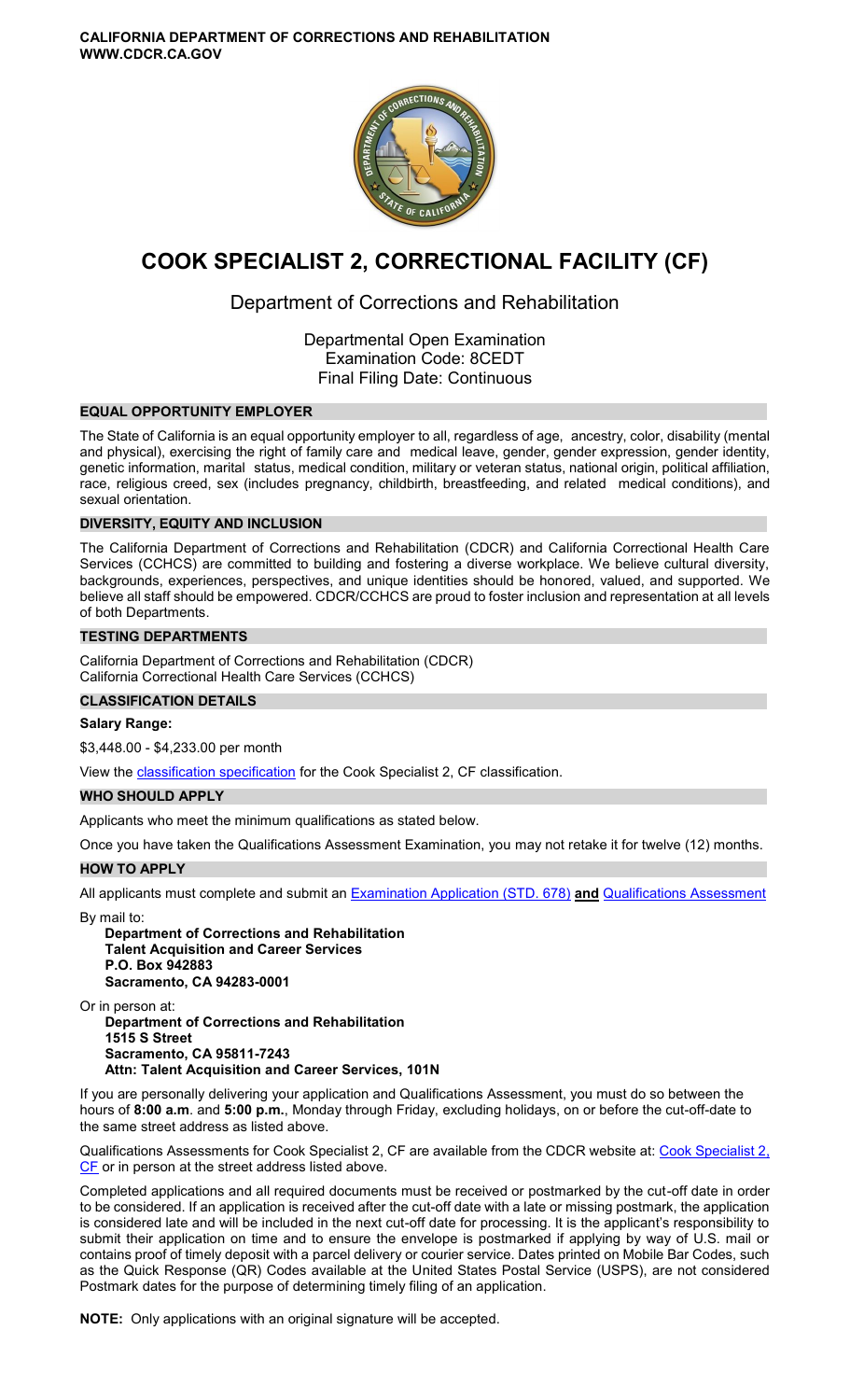## **SPECIAL TESTING ARRANGEMENTS**

If you require special testing arrangements due to a verified disability or medical condition, mark the appropriate box on your Examination Application (STD. 678) and you will be contacted to make specific arrangements. You may also contact Talent Acquisition and Career Services at (916) 322-2545.

#### **APPLICATION DEADLINES/REQUIREMENTS**

Candidates must complete and return the Cook Specialist 2, CF Qualifications Assessment along with his/her Examination Application (STD. 678). Candidates who meet the minimum qualifications will have their Qualifications Assessment rated.

All applicants must meet the minimum qualifications for this examination by the cut-off date.

#### **TEST DATE**

Applications will be accepted on a continuous basis.

#### **Cut-off dates for processing will be:**

January 5, 2022 April 29, 2022 July 29, 2022

**Note:** *Check back periodically as cut-off dates may be added in the future. Additionally, cut-off dates are subject to change or be cancelled at any time. Such changes or cancellations will be in accordance with civil service laws and rules.* 

Results notices will be mailed in 6 – 7 weeks following each cut-off date. Please contact Talent Acquisition and Career Services at (916) 322-2545 if you have not received your notice after 7 weeks.

## **MINIMUM QUALIFICATIONS**

#### **Either 1**

**Experience:** One year of experience in the California state service performing the duties of Cook Specialist 1 (Correctional Facility), or Cook Specialist 1.

#### **Or 2**

**Experience:** Two years of experience personally preparing and cooking various food items in a restaurant, fast food outlet, or any other business with a food service operation.

(Full-time training in a recognized trade school for cooks and bakers may be substituted for not more than six months of the required experience on the basis of one month of such school attendance being equal to one month of experience.) **and** 

**Education:** Equivalent to completion of the twelfth grade.

**NOTE: High School Equivalence**: Equivalence to completion of the 12<sup>th</sup> grade may be demonstrated in any one of the following ways: 1) passing the General Educational Development (GED) test; 2) completion of 12 semester units of college-level work; 3) certification from the State Department of Education, a local school board, or high school authorities that the candidate is considered to have education equivalent to graduation from high school; or 4) for clerical and accounting classes, substitution of business college work in place of high school on a yearfor-year basis.

Qualifying experience may be combined on a proportionate basis if the requirements stated above include more than one pattern and are distinguished as "Either" 1, "or" 2, "or" 3, etc. For example, candidates who possess qualifying experience amounting to 50% of the required time of Pattern 1, and additional experience amounting to 50% of the required time of Pattern 2, may be admitted to an examination as meeting 100% of the overall experience requirement.

**OUT-OF-CLASS EXPERIENCE:** A "completion of an out-of-class assignment" memorandum, dated within one year of assignment completion, is required to use as out-of-class experience to meet the minimum qualifications for examination purposes. Employees may obtain this documentation from his/her Institutional Personnel Officer/Personnel Liaison. Out-of-class experience without required documentation will not be considered for examination purposes.

## **SPECIAL PERSONAL CHARACTERISTICS**

Sympathetic understanding of and willingness to work with the resident population for a State correctional facility, personal cleanliness, good sense of smell and taste; and freedom from communicable diseases.

#### **SPECIAL PHYSICAL CHARACTERISTICS**

Persons appointed to positions in this class must be reasonably expected to have and maintain sufficient strength, agility and endurance to perform during stressful (physical, mental, and emotional) situations encountered in the job without compromising their health and well-being or that of their fellow employees or that of inmates and youthful offenders.

Assignments during tour of duty may include sole responsibility for the supervision of inmates/youthful offenders and/or the protection of personal and real property.

## **POSITION DESCRIPTION AND LOCATION(S)**

A Cook Specialist 2, CF, under supervision, prepares, cooks and dispenses food for the residents and employees of a State correctional facility in the Department of Corrections and Rehabilitation; cares for culinary equipment, supplies, and work areas; supervises, instructs, and works with employees and helpers from the resident population; maintains order and supervises the conduct if inmates, youthful offenders, residents, or patients; protects and maintains the safety of persons and property; instructs leads, or supervises inmates, youthful offenders, or resident workers; and does other related work.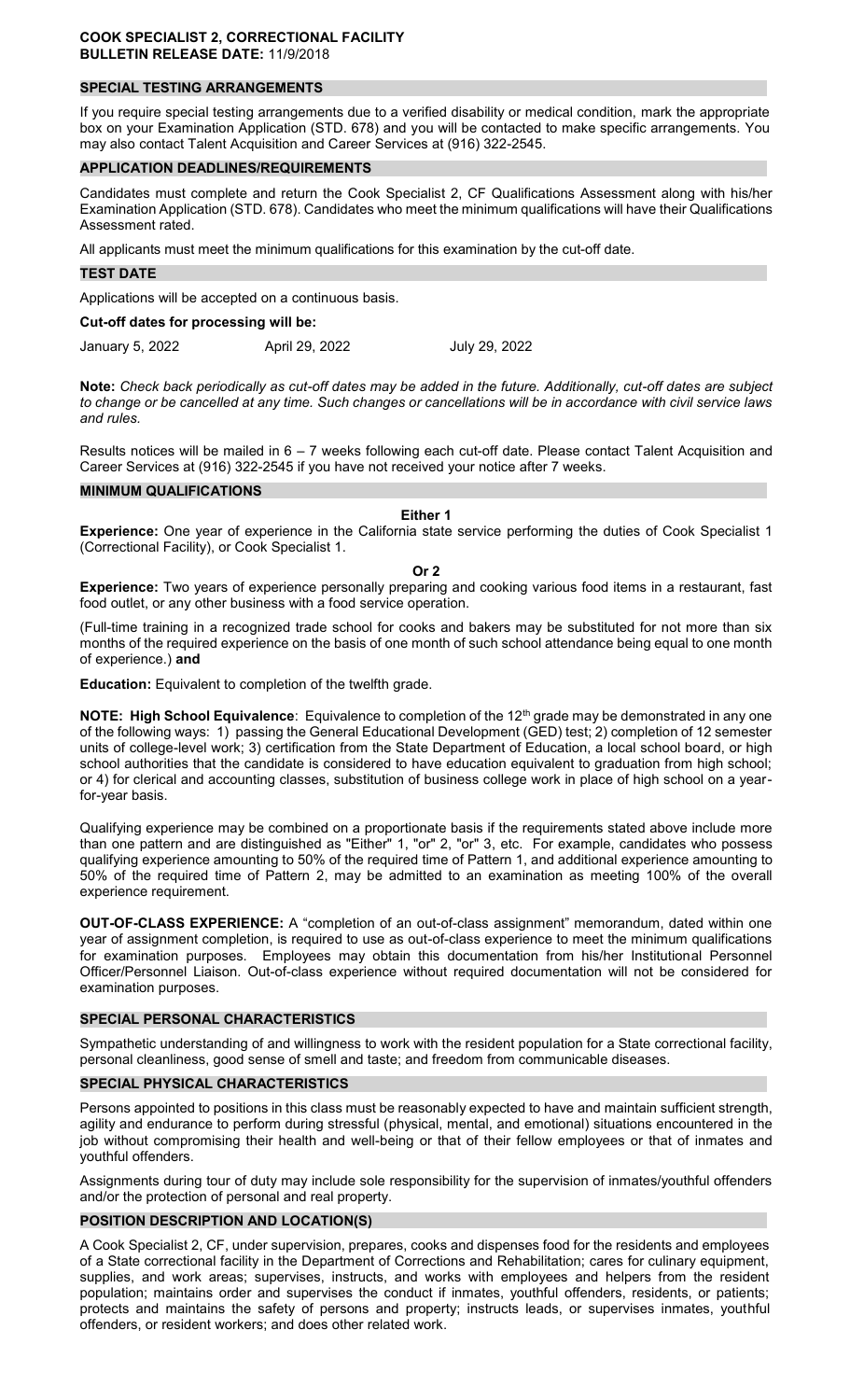## **Position(s) exist in the following institution(s) with CDCR and CCHCS:**

Richard A. McGee Correctional Training Center, California Medical Facility, Salinas Valley State Prison

## **EXAMINATION PLAN**

**EXAMINATION INTERVIEWS WILL NOT BE HELD.** This examination will consist of a Qualifications Assessment weighted 100%. To obtain a position on the eligible list, applicants must achieve a minimum rating of 70.00% on the Qualifications Assessment.

The Qualifications Assessment is designed to elicit a range of specific information regarding each candidate's knowledge, skill, abilities, and potential to effectively perform the duties relative to the classification. Candidates who meet the minimum qualifications will have their Qualifications Assessment rated and successful candidates will be placed on an eligible list. **SUBMISSION OF THE QUALIFICATIONS ASSESSMENT IS MANDATORY.**  Candidates who do not submit a completed Qualifications Assessment will be eliminated from this examination.

## **Qualifications Assessment -- Weighted 100.00%**

**Scope:** Emphasis in the examination will be on measuring competitively, relative to job demands, each candidate's:

## **Knowledge of:**

- 1. Principles, procedures, and equipment used in the storage, care, preparation, cooking and dispensing of food in large quantity.
- 2. Kitchen sanitation and safety measures used in the operation, cleaning and care of utensils, equipment and work areas.
- 3. Food handling sanitation (Hazard Analysis Critical Control Point Programs).
- 4. Food values as well as nutritional and economical substitutions within food groups.
- 5. Principles of effective supervision and instructing and working with assistants and helpers from the resident population.
- 6. Food accounting and keeping records and preparing reports.

## **Ability to:**

- 1. Communicate effectively.
- 2. Prepare and cook all food groups and use appropriate equipment.
- 3. Judge food quality.
- 4. Plan work schedule and prepare and follow menus, recipes, and formulas.
- 5. Determine food quantities as necessary for groups of varying size.
- 6. Instruct and work with assistants and helpers from the resident population.
- 7. Keep records and prepare reports.
- 8. Analyze situations accurately and adopt an effective course of action.

The Job Analysis identifies job duties and job requirements for the classification and may be referenced in preparing for the examination. The Job Analysis for the Cook Specialist 2, CF is available on the CDCR website at: [CDCR Job Analysis](https://www.cdcr.ca.gov/Career_Opportunities/HR/OPS/Exams/Analysis/index.html) 

## **ELIGIBLE LIST INFORMATION**

The resulting eligible list will be established to fill vacancies for CDCR and CCHCS.

Names of successful candidates are merged onto the list(s) in order of final scores, regardless of date. Eligibility expires 12 months after establishment unless the needs of the service and conditions of the list(s) warrant a change in this period.

## **VETERANS' PREFERENCE/CAREER CREDITS**

Veterans' Preference will be granted in this examination. Veterans who have achieved permanent civil service status are not eligible to receive Veterans' Preference. Career credits will not be granted in this examination.

#### **DRUG-FREE STATEMENT**

It is an objective of the State of California to achieve a drug-free State work place. Any applicant for State employment will be expected to behave in accordance with this objective, because the use of illegal drugs is inconsistent with the law of the State, the rules governing civil service, and the special trust placed in public servants.

## **GENERAL INFORMATION**

**Applications are available** at CDCR, California Department of Human Resources (CalHR), local offices of the Employment Development Department, and through your CalCareer Account.

**Veterans' Preference:** California law allows the granting of Veterans' Preference in any **Open** examination. In accordance with Government Code Sections 18973.1 and 18973.5, Veterans' Preference will be awarded as follows: 1) any veteran, widow or widower of a veteran, or spouse of a 100% disabled veteran, who achieves a passing score in an open examination, shall be ranked in the top rank of the resulting eligibility list. Any veteran who has been dishonorably discharged or released is not eligible for Veterans' Preference; 2) Veterans' Preference is not granted once a person achieves permanent civil service status.

Directions to apply for Veterans' Preference are available at the CalHR's website by clicking on the following link: [CalCareer Veterans.](https://jobs.ca.gov/CalHRPublic/Landing/Veterans.aspx) Additional information can also be found at the California Department of Veterans Affairs at [CalVet Veterans.](http://www.calvet.ca.gov/veteran-services-benefits/employment)